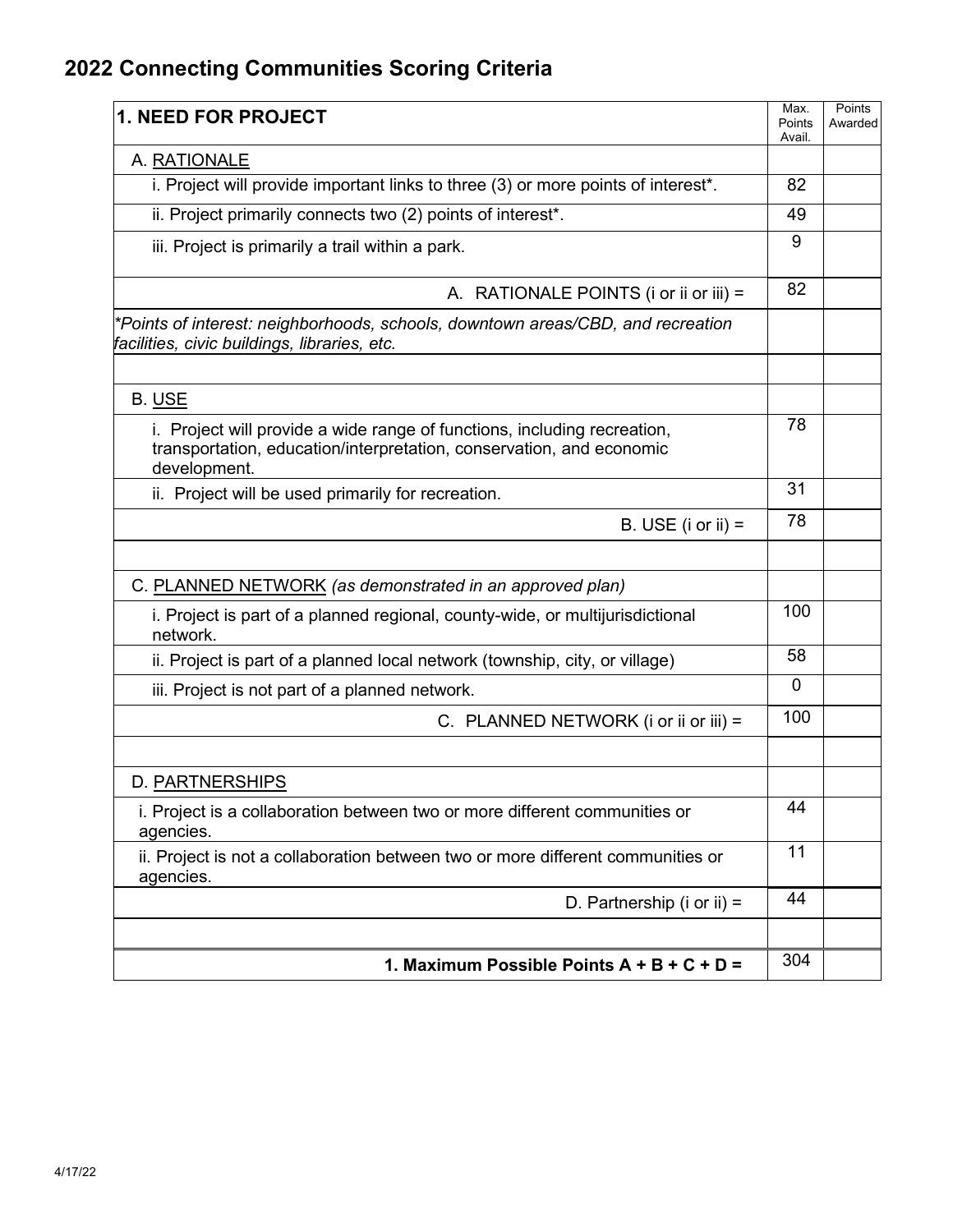| 2. QUALITY OF PROJECT (Construction & Design/Engineering Projects Only)                                                                                                                                                                                                                                     |              |  |  |
|-------------------------------------------------------------------------------------------------------------------------------------------------------------------------------------------------------------------------------------------------------------------------------------------------------------|--------------|--|--|
| A. SITE                                                                                                                                                                                                                                                                                                     |              |  |  |
| i. Project contains two or more criteria <sup>t</sup> .                                                                                                                                                                                                                                                     | 71           |  |  |
| ii. Project contains one criterion <sup>t</sup> .                                                                                                                                                                                                                                                           | 30           |  |  |
| iii. Project does not contain any criteria <sup>†</sup> .                                                                                                                                                                                                                                                   | $\mathbf{0}$ |  |  |
| A. SITE (i or ii or iii) =                                                                                                                                                                                                                                                                                  | 71           |  |  |
| Project is in high-priority location or provides critical access:                                                                                                                                                                                                                                           |              |  |  |
| Provides highway, river, railroad, and other barrier crossings (i.e., grade<br>separation structures)                                                                                                                                                                                                       |              |  |  |
| Located within an abandoned railroad corridor                                                                                                                                                                                                                                                               |              |  |  |
| Directly adjacent to a waterway or significant natural resource                                                                                                                                                                                                                                             |              |  |  |
|                                                                                                                                                                                                                                                                                                             |              |  |  |
| B. TRAIL DESIGN (All projects must comply with ADA, where applicable)                                                                                                                                                                                                                                       |              |  |  |
| i. Trail is primarily designed to be 10 feet or wider and mainly consists of a<br>hard pavement surface, such as asphalt or boardwalk or a protected bicycle<br>facility (buffered bike lane or cycle track).                                                                                               | 60           |  |  |
| ii. Trail is primarily designed to be between 6-10 feet wide and mainly<br>consists a hard pavement surface, such as asphalt or boardwalk or is a<br>conventional bike lane.                                                                                                                                | 39           |  |  |
| iii. Trail is primarily designed to be between 6-10 feet wide and consists<br>mainly of limestone/gravel or on road shoulder improvements intended for<br>bicycles. (Projects primarily considered a "nature trail" or natural surface trail<br>will not be considered.)                                    | 25           |  |  |
| B. TRAIL DESIGN POINTS (i or ii or iii) =                                                                                                                                                                                                                                                                   | 60           |  |  |
|                                                                                                                                                                                                                                                                                                             |              |  |  |
| <b>C. SUSTAINABLE DESIGN</b>                                                                                                                                                                                                                                                                                |              |  |  |
| (All projects must comply with applicable laws and regulations.)                                                                                                                                                                                                                                            |              |  |  |
| i. Two (2) or more mitigation strategies demonstrated <sup>‡</sup> .                                                                                                                                                                                                                                        | 46           |  |  |
| ii. One $(1)$ mitigation strategy demonstrated <sup><math>\ddagger</math></sup> .                                                                                                                                                                                                                           | 20           |  |  |
| iii. Does not demonstrate mitigation strategy <sup>‡</sup> .                                                                                                                                                                                                                                                | 0            |  |  |
| C. SUSTAINABILE DESIGN (i or ii or iii) =                                                                                                                                                                                                                                                                   | 46           |  |  |
| <sup>‡</sup> Project demonstrates, above and beyond minimum compliance/regulations, how<br>construction will minimize or mitigate environmental impacts, such as trail location<br>alternatives analysis, site restoration techniques, stormwater mitigation strategies,<br>use of recycled materials, etc. |              |  |  |
|                                                                                                                                                                                                                                                                                                             |              |  |  |
| 2. Maximum Possible Points A + B + C =                                                                                                                                                                                                                                                                      | 177          |  |  |